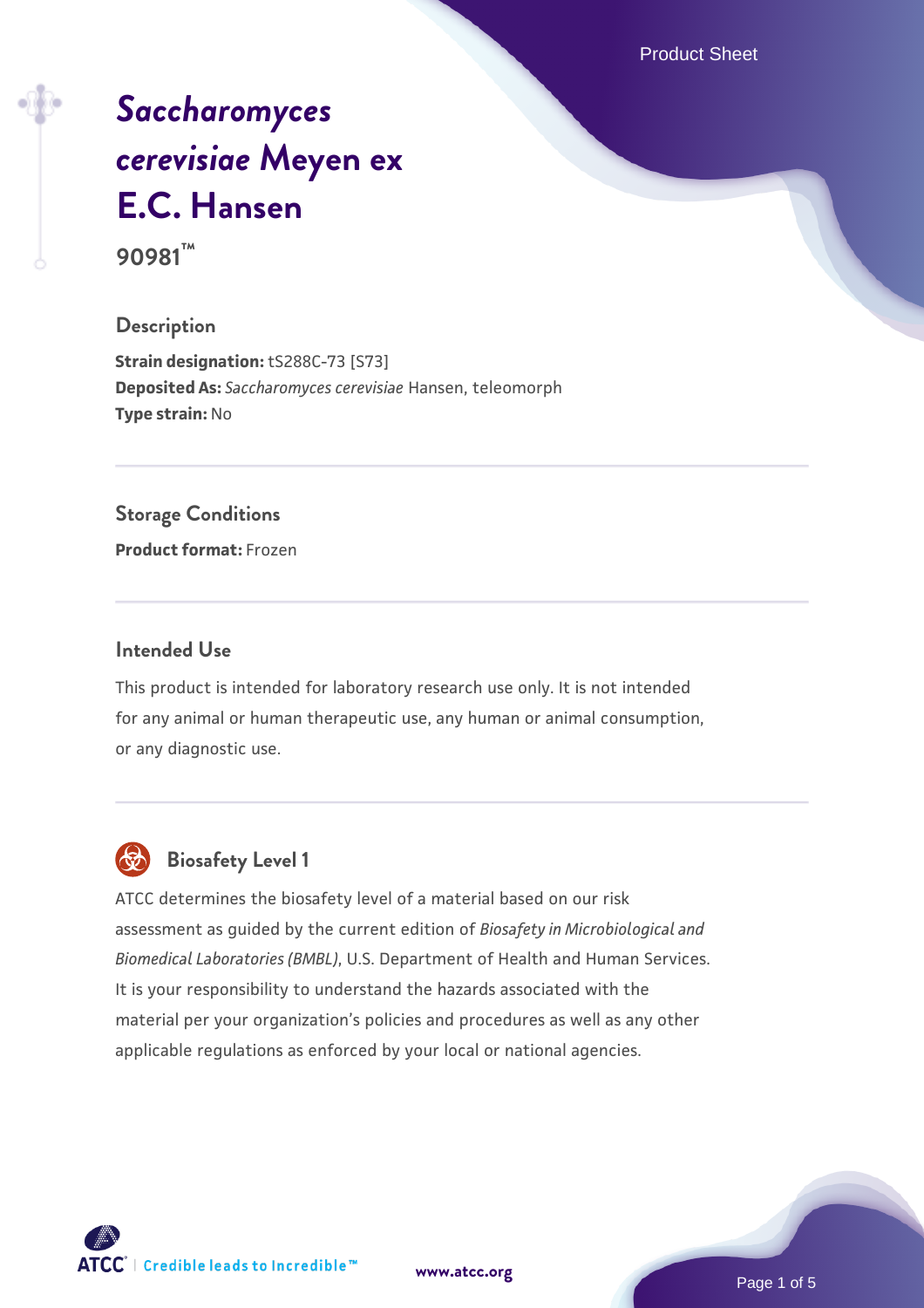ATCC highly recommends that appropriate personal protective equipment is always used when handling vials. For cultures that require storage in liquid nitrogen, it is important to note that some vials may leak when submersed in liquid nitrogen and will slowly fill with liquid nitrogen. Upon thawing, the conversion of the liquid nitrogen back to its gas phase may result in the vial exploding or blowing off its cap with dangerous force creating flying debris. Unless necessary, ATCC recommends that these cultures be stored in the vapor phase of liquid nitrogen rather than submersed in liquid nitrogen.

# **Certificate of Analysis**

For batch-specific test results, refer to the applicable certificate of analysis that can be found at www.atcc.org.

# **Growth Conditions**

**Medium:**  [ATCC Medium 1904: Synthetic complete medium](https://www.atcc.org/-/media/product-assets/documents/microbial-media-formulations/atcc-medium-1904.pdf?rev=0e0b7f15245044839a89ba7db6e9650a) **Temperature:** 30°C

### **Material Citation**

If use of this material results in a scientific publication, please cite the material in the following manner: *Saccharomyces cerevisiae* Meyen ex E.C. Hansen (ATCC 90981)

### **References**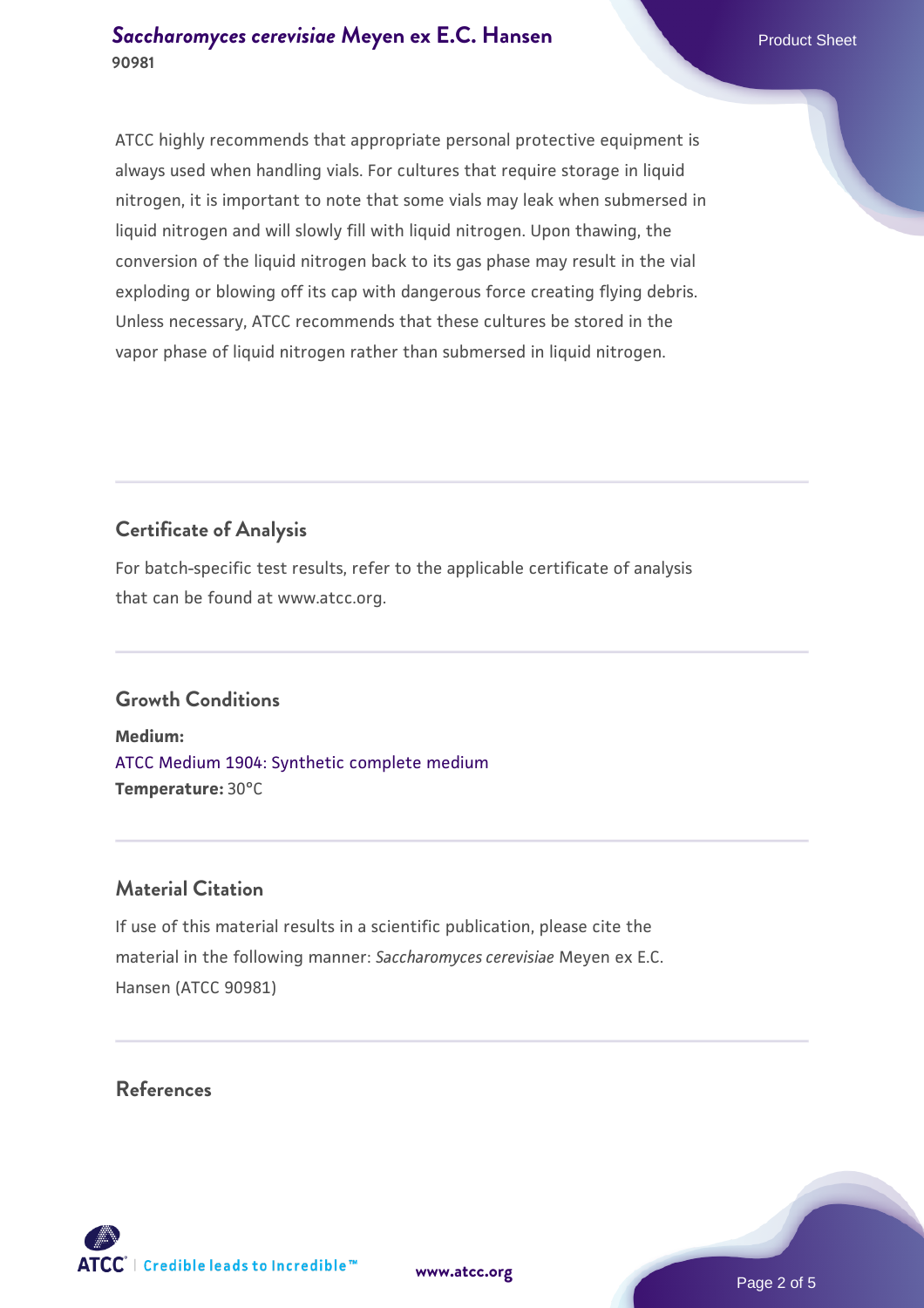### **[Saccharomyces cerevisiae](https://www.atcc.org/products/90981)** [Meyen ex E.C. Hansen](https://www.atcc.org/products/90981) **90981**

References and other information relating to this material are available at www.atcc.org.

### **Warranty**

The product is provided 'AS IS' and the viability of ATCC® products is warranted for 30 days from the date of shipment, provided that the customer has stored and handled the product according to the information included on the product information sheet, website, and Certificate of Analysis. For living cultures, ATCC lists the media formulation and reagents that have been found to be effective for the product. While other unspecified media and reagents may also produce satisfactory results, a change in the ATCC and/or depositor-recommended protocols may affect the recovery, growth, and/or function of the product. If an alternative medium formulation or reagent is used, the ATCC warranty for viability is no longer valid. Except as expressly set forth herein, no other warranties of any kind are provided, express or implied, including, but not limited to, any implied warranties of merchantability, fitness for a particular purpose, manufacture according to cGMP standards, typicality, safety, accuracy, and/or noninfringement.

### **Disclaimers**

This product is intended for laboratory research use only. It is not intended for any animal or human therapeutic use, any human or animal consumption, or any diagnostic use. Any proposed commercial use is prohibited without a license from ATCC.

While ATCC uses reasonable efforts to include accurate and up-to-date information on this product sheet, ATCC makes no warranties or representations as to its accuracy. Citations from scientific literature and patents are provided for informational purposes only. ATCC does not warrant



**[www.atcc.org](http://www.atcc.org)**

Page 3 of 5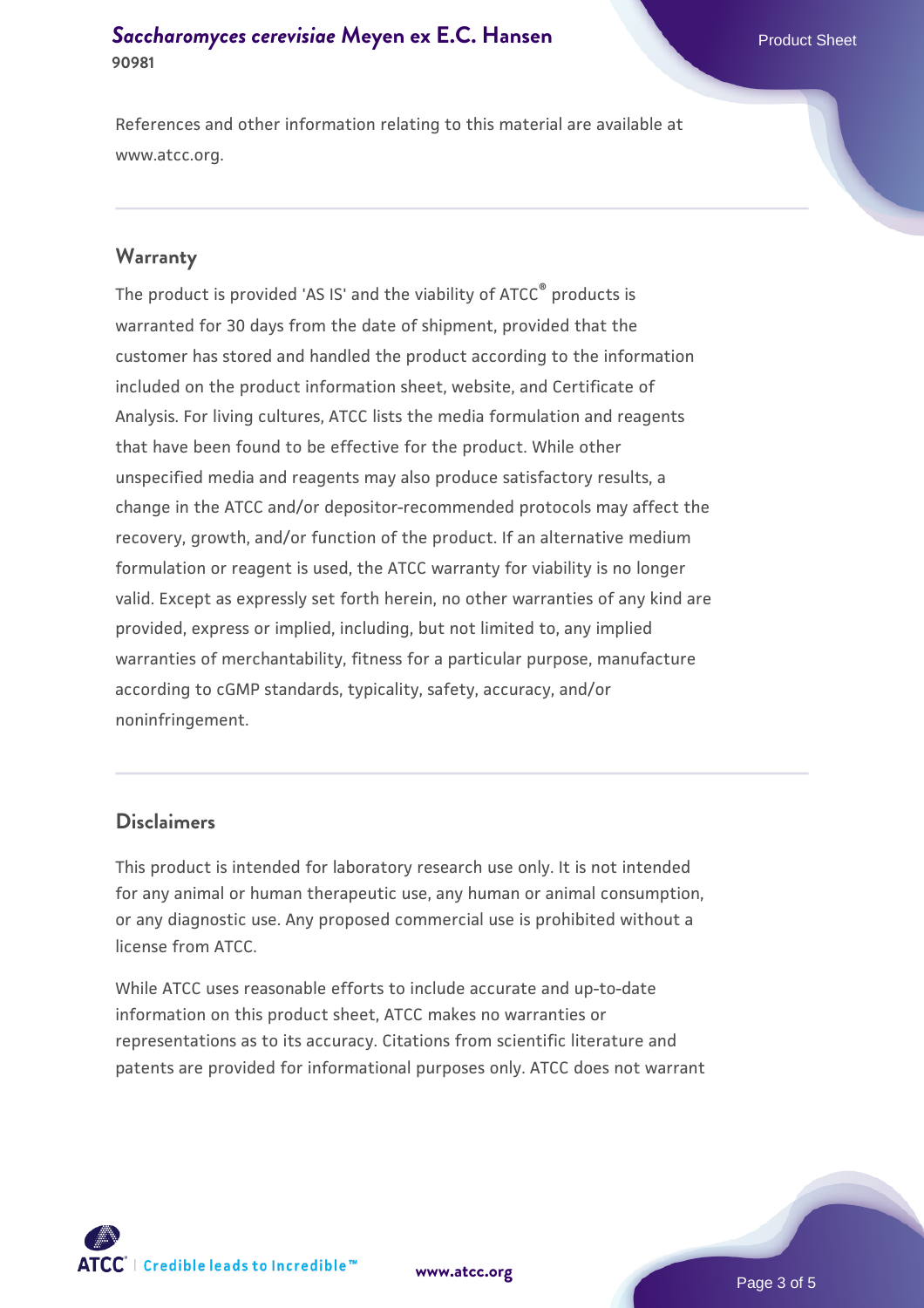that such information has been confirmed to be accurate or complete and the customer bears the sole responsibility of confirming the accuracy and completeness of any such information.

This product is sent on the condition that the customer is responsible for and assumes all risk and responsibility in connection with the receipt, handling, storage, disposal, and use of the ATCC product including without limitation taking all appropriate safety and handling precautions to minimize health or environmental risk. As a condition of receiving the material, the customer agrees that any activity undertaken with the ATCC product and any progeny or modifications will be conducted in compliance with all applicable laws, regulations, and guidelines. This product is provided 'AS IS' with no representations or warranties whatsoever except as expressly set forth herein and in no event shall ATCC, its parents, subsidiaries, directors, officers, agents, employees, assigns, successors, and affiliates be liable for indirect, special, incidental, or consequential damages of any kind in connection with or arising out of the customer's use of the product. While reasonable effort is made to ensure authenticity and reliability of materials on deposit, ATCC is not liable for damages arising from the misidentification or misrepresentation of such materials.

Please see the material transfer agreement (MTA) for further details regarding the use of this product. The MTA is available at www.atcc.org.

### **Copyright and Trademark Information**

© ATCC 2021. All rights reserved. ATCC is a registered trademark of the American Type Culture Collection.

### **Revision**

This information on this document was last updated on 2021-05-19

### **Contact Information**



**[www.atcc.org](http://www.atcc.org)**